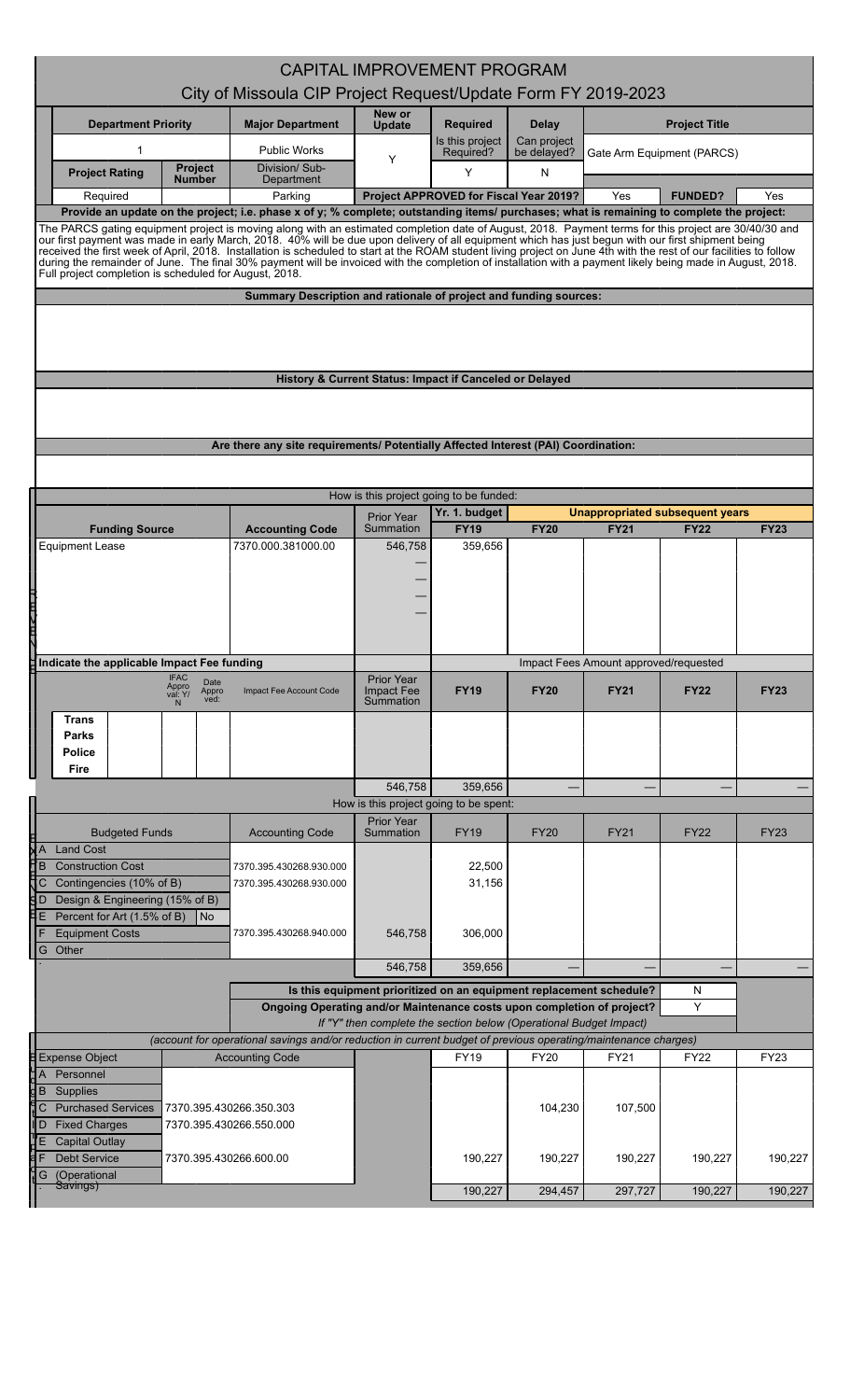|                                                                                                                                              | <b>CAPITAL IMPROVEMENT PROGRAM</b>                                                                                                                                                                                                                                                                                                                                                                                                                                                                                                                    |                                                                                    |                                         |                                        |                            |                     |                                 |             |  |  |
|----------------------------------------------------------------------------------------------------------------------------------------------|-------------------------------------------------------------------------------------------------------------------------------------------------------------------------------------------------------------------------------------------------------------------------------------------------------------------------------------------------------------------------------------------------------------------------------------------------------------------------------------------------------------------------------------------------------|------------------------------------------------------------------------------------|-----------------------------------------|----------------------------------------|----------------------------|---------------------|---------------------------------|-------------|--|--|
|                                                                                                                                              | City of Missoula CIP Project Request/Update Form FY 2019-2023                                                                                                                                                                                                                                                                                                                                                                                                                                                                                         |                                                                                    |                                         |                                        |                            |                     |                                 |             |  |  |
| <b>Department Priority</b>                                                                                                                   |                                                                                                                                                                                                                                                                                                                                                                                                                                                                                                                                                       | <b>Major Department</b>                                                            | New or<br><b>Update</b>                 | <b>Required</b>                        | <b>Delay</b>               |                     | <b>Project Title</b>            |             |  |  |
| $\overline{2}$                                                                                                                               |                                                                                                                                                                                                                                                                                                                                                                                                                                                                                                                                                       | <b>Public Works</b>                                                                | Y                                       | Is this project<br>Required?           | Can project<br>be delayed? | <b>MLPR Project</b> |                                 |             |  |  |
|                                                                                                                                              | <b>Project</b><br><b>Project Rating</b><br><b>Number</b>                                                                                                                                                                                                                                                                                                                                                                                                                                                                                              | Division/Sub-<br>Department                                                        |                                         | N                                      | Y                          |                     |                                 |             |  |  |
|                                                                                                                                              | Efficiency                                                                                                                                                                                                                                                                                                                                                                                                                                                                                                                                            | Parking                                                                            |                                         | Project APPROVED for Fiscal Year 2019? |                            | Yes                 | <b>FUNDED?</b>                  | Yes         |  |  |
|                                                                                                                                              | Provide an update on the project; i.e. phase x of y; % complete; outstanding items/ purchases; what is remaining to complete the project:                                                                                                                                                                                                                                                                                                                                                                                                             |                                                                                    |                                         |                                        |                            |                     |                                 |             |  |  |
|                                                                                                                                              | This project is approximately 30% done. An electric Go-4 Enforcement scooter has been ordered and will be arriving mid-June. The MLPR project is<br>scheduled to begin install on July 9, 2018. The installation of the hardware on our enforcement scooters should be completed by July 11, 2018 at which<br>point staff training will begin. We have an anticipated go-live date of July 13, 2018. All necessary equipment has been ordered and will be delivered by<br>install date or be transported to Missoula by the installation technicians. |                                                                                    |                                         |                                        |                            |                     |                                 |             |  |  |
|                                                                                                                                              |                                                                                                                                                                                                                                                                                                                                                                                                                                                                                                                                                       | Summary Description and rationale of project and funding sources:                  |                                         |                                        |                            |                     |                                 |             |  |  |
|                                                                                                                                              | History & Current Status: Impact if Canceled or Delayed                                                                                                                                                                                                                                                                                                                                                                                                                                                                                               |                                                                                    |                                         |                                        |                            |                     |                                 |             |  |  |
|                                                                                                                                              |                                                                                                                                                                                                                                                                                                                                                                                                                                                                                                                                                       |                                                                                    |                                         |                                        |                            |                     |                                 |             |  |  |
|                                                                                                                                              |                                                                                                                                                                                                                                                                                                                                                                                                                                                                                                                                                       | Are there any site requirements/ Potentially Affected Interest (PAI) Coordination: |                                         |                                        |                            |                     |                                 |             |  |  |
|                                                                                                                                              |                                                                                                                                                                                                                                                                                                                                                                                                                                                                                                                                                       |                                                                                    |                                         |                                        |                            |                     |                                 |             |  |  |
|                                                                                                                                              |                                                                                                                                                                                                                                                                                                                                                                                                                                                                                                                                                       |                                                                                    | How is this project going to be funded: |                                        |                            |                     |                                 |             |  |  |
|                                                                                                                                              |                                                                                                                                                                                                                                                                                                                                                                                                                                                                                                                                                       |                                                                                    | <b>Prior Year</b>                       | Yr. 1. budget                          |                            |                     | Unappropriated subsequent years |             |  |  |
|                                                                                                                                              | <b>Funding Source</b><br><b>Equipment Lease</b>                                                                                                                                                                                                                                                                                                                                                                                                                                                                                                       | <b>Accounting Code</b><br>7370.000.3810000                                         | Summation<br>10,935                     | <b>FY19</b><br>258,651                 | <b>FY20</b>                | <b>FY21</b>         | <b>FY22</b>                     | <b>FY23</b> |  |  |
| l<br>V                                                                                                                                       |                                                                                                                                                                                                                                                                                                                                                                                                                                                                                                                                                       |                                                                                    |                                         |                                        |                            |                     |                                 |             |  |  |
| $\sharp$ Indicate the applicable Impact Fee funding                                                                                          |                                                                                                                                                                                                                                                                                                                                                                                                                                                                                                                                                       |                                                                                    |                                         | Impact Fees Amount approved/requested  |                            |                     |                                 |             |  |  |
|                                                                                                                                              | IFAC<br>Appro<br>Date                                                                                                                                                                                                                                                                                                                                                                                                                                                                                                                                 |                                                                                    | <b>Prior Year</b>                       |                                        |                            |                     |                                 |             |  |  |
|                                                                                                                                              | Appro<br>val: Y/<br>ved:                                                                                                                                                                                                                                                                                                                                                                                                                                                                                                                              | Impact Fee Account Code                                                            | Impact Fee<br>Summation                 | <b>FY19</b>                            | <b>FY20</b>                | <b>FY21</b>         | <b>FY22</b>                     | <b>FY23</b> |  |  |
|                                                                                                                                              | <b>Trans</b><br><b>Parks</b>                                                                                                                                                                                                                                                                                                                                                                                                                                                                                                                          |                                                                                    |                                         |                                        |                            |                     |                                 |             |  |  |
|                                                                                                                                              | <b>Police</b>                                                                                                                                                                                                                                                                                                                                                                                                                                                                                                                                         |                                                                                    |                                         |                                        |                            |                     |                                 |             |  |  |
|                                                                                                                                              | Fire                                                                                                                                                                                                                                                                                                                                                                                                                                                                                                                                                  |                                                                                    | 10,935                                  | 258,651                                |                            |                     |                                 |             |  |  |
|                                                                                                                                              |                                                                                                                                                                                                                                                                                                                                                                                                                                                                                                                                                       |                                                                                    | How is this project going to be spent:  |                                        |                            |                     |                                 |             |  |  |
|                                                                                                                                              | <b>Budgeted Funds</b>                                                                                                                                                                                                                                                                                                                                                                                                                                                                                                                                 | <b>Accounting Code</b>                                                             | <b>Prior Year</b><br>Summation          | <b>FY19</b>                            | <b>FY20</b>                | <b>FY21</b>         | <b>FY22</b>                     | <b>FY23</b> |  |  |
| XА                                                                                                                                           | <b>Land Cost</b>                                                                                                                                                                                                                                                                                                                                                                                                                                                                                                                                      |                                                                                    |                                         |                                        |                            |                     |                                 |             |  |  |
| B<br>C                                                                                                                                       | <b>Construction Cost</b><br>Contingencies (10% of B)                                                                                                                                                                                                                                                                                                                                                                                                                                                                                                  |                                                                                    |                                         |                                        |                            |                     |                                 |             |  |  |
| SР                                                                                                                                           | Design & Engineering (15% of B)                                                                                                                                                                                                                                                                                                                                                                                                                                                                                                                       |                                                                                    |                                         |                                        |                            |                     |                                 |             |  |  |
| E                                                                                                                                            | Percent for Art (1.5% of B)<br>  No<br><b>Equipment Costs</b>                                                                                                                                                                                                                                                                                                                                                                                                                                                                                         | 7370.395.430268.940.000                                                            | 10,935                                  | 186,711                                |                            |                     |                                 |             |  |  |
|                                                                                                                                              | G Other                                                                                                                                                                                                                                                                                                                                                                                                                                                                                                                                               | 7370.395.430268.930.000                                                            |                                         | 71,940                                 |                            |                     |                                 |             |  |  |
|                                                                                                                                              |                                                                                                                                                                                                                                                                                                                                                                                                                                                                                                                                                       |                                                                                    | 10,935                                  | 258,651                                |                            |                     |                                 |             |  |  |
| Is this equipment prioritized on an equipment replacement schedule?<br>N<br>Y                                                                |                                                                                                                                                                                                                                                                                                                                                                                                                                                                                                                                                       |                                                                                    |                                         |                                        |                            |                     |                                 |             |  |  |
| Ongoing Operating and/or Maintenance costs upon completion of project?<br>If "Y" then complete the section below (Operational Budget Impact) |                                                                                                                                                                                                                                                                                                                                                                                                                                                                                                                                                       |                                                                                    |                                         |                                        |                            |                     |                                 |             |  |  |
|                                                                                                                                              | (account for operational savings and/or reduction in current budget of previous operating/maintenance charges)                                                                                                                                                                                                                                                                                                                                                                                                                                        |                                                                                    |                                         |                                        |                            |                     |                                 |             |  |  |
|                                                                                                                                              | <b>Expense Object</b>                                                                                                                                                                                                                                                                                                                                                                                                                                                                                                                                 | <b>Accounting Code</b>                                                             |                                         | <b>FY19</b>                            | <b>FY20</b>                | <b>FY21</b>         | FY22                            | <b>FY23</b> |  |  |
| $\overline{A}$<br>B                                                                                                                          | Personnel<br>Supplies                                                                                                                                                                                                                                                                                                                                                                                                                                                                                                                                 |                                                                                    |                                         |                                        |                            |                     |                                 |             |  |  |
| C                                                                                                                                            | <b>Purchased Services</b>                                                                                                                                                                                                                                                                                                                                                                                                                                                                                                                             | 7370 395 430266 350 303                                                            |                                         |                                        | 5,828                      | 6,119               |                                 |             |  |  |
| D<br>ľΕ                                                                                                                                      | <b>Fixed Charges</b><br><b>Capital Outlay</b>                                                                                                                                                                                                                                                                                                                                                                                                                                                                                                         |                                                                                    |                                         |                                        |                            |                     |                                 |             |  |  |
|                                                                                                                                              | <b>Debt Service</b>                                                                                                                                                                                                                                                                                                                                                                                                                                                                                                                                   |                                                                                    |                                         |                                        |                            |                     |                                 |             |  |  |
| G                                                                                                                                            | (Operational<br>Savings)                                                                                                                                                                                                                                                                                                                                                                                                                                                                                                                              |                                                                                    |                                         |                                        |                            |                     |                                 |             |  |  |
|                                                                                                                                              |                                                                                                                                                                                                                                                                                                                                                                                                                                                                                                                                                       |                                                                                    |                                         |                                        | 5,828                      | 6,119               |                                 |             |  |  |